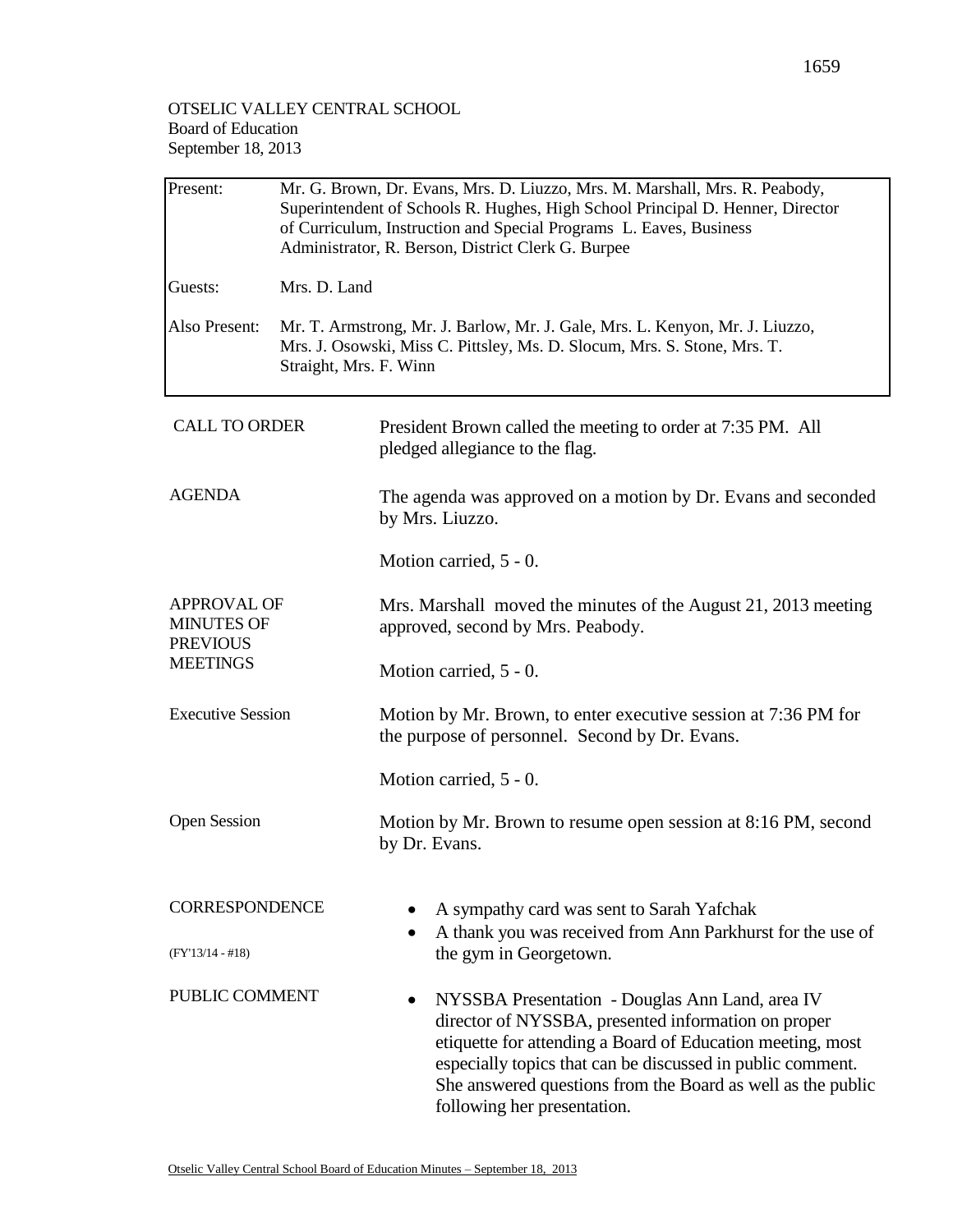|                                            | Mr. Gale inquired about the math and ELA scores. There<br>$\bullet$<br>will be a presentation next month.                                                                                                                                                                                                                                                                                                                                                                                                                                                                                                                                                            |
|--------------------------------------------|----------------------------------------------------------------------------------------------------------------------------------------------------------------------------------------------------------------------------------------------------------------------------------------------------------------------------------------------------------------------------------------------------------------------------------------------------------------------------------------------------------------------------------------------------------------------------------------------------------------------------------------------------------------------|
| <b>REPORTS</b>                             |                                                                                                                                                                                                                                                                                                                                                                                                                                                                                                                                                                                                                                                                      |
| Superintendent's                           | Mr. Hughes reported on the following:                                                                                                                                                                                                                                                                                                                                                                                                                                                                                                                                                                                                                                |
| $(FY'13/14 - #19)$                         | Back to School Night. He showed a slide show created by<br>Ms. Slocum that depicted the progress of the building project<br>to prepare the building for the opening of school.<br>An update of the building project. Change orders have<br>٠<br>totaled \$38,000.00 to date.<br>There was a student presentation by Amanda Korb with<br>$\bullet$<br>support of Courtney Pittsley, Tyler Armstrong and Jonathan<br>Liuzzo, with their vision of combing with Cincinnatus for<br>baseball and softball.                                                                                                                                                               |
| Principal's Report                         | Mr. Henner reported on the following:                                                                                                                                                                                                                                                                                                                                                                                                                                                                                                                                                                                                                                |
|                                            | dress code update<br>$\bullet$                                                                                                                                                                                                                                                                                                                                                                                                                                                                                                                                                                                                                                       |
| $(FY'13/14 - #20)$                         | community service update                                                                                                                                                                                                                                                                                                                                                                                                                                                                                                                                                                                                                                             |
|                                            | Cincinnatus spring sports conversation. They have interest<br>$\bullet$                                                                                                                                                                                                                                                                                                                                                                                                                                                                                                                                                                                              |
|                                            | to combine with us for baseball.                                                                                                                                                                                                                                                                                                                                                                                                                                                                                                                                                                                                                                     |
|                                            | We are using the side entry as planned for k-2. 3-4 also<br>$\bullet$<br>uses this door at the end of the day. All of the k-4 students                                                                                                                                                                                                                                                                                                                                                                                                                                                                                                                               |
|                                            | that are picked up are signed out in the green room.                                                                                                                                                                                                                                                                                                                                                                                                                                                                                                                                                                                                                 |
|                                            | 8 students are participating in blended learning. Phil<br>$\bullet$<br>Sheridan, Carl Hills and Tina Cruikshank are credited for<br>pulling things together for our students. College Biology<br>and Anatomy/physiology are the 2 courses students are<br>taking. There are 16 students taking ASL being taught by<br>Mrs. McGrath. There are students 6 students in college<br>government and 10 students in college English.<br>Work has begun on a plan with BOCES, TC3 and our<br>teachers to build an opportunity for students to pursue an<br>Associate's Degree before leaving HS. This will not be an<br>overnight task but the wheels have started to turn. |
| Director of Curriculum,                    | Mrs. Eaves reported on the following:                                                                                                                                                                                                                                                                                                                                                                                                                                                                                                                                                                                                                                |
| <b>Instruction and Special</b><br>Programs | Professional development on Tuesday/Wednesday's began<br>$\bullet$<br>on 9/17 and 9/18 with an in depth introduction to our<br>LINKS plan and information on the technology PD<br>offerings for the year.<br>K-12 ELA and math benchmark assessments will be<br>$\bullet$                                                                                                                                                                                                                                                                                                                                                                                            |
|                                            | completed soon.                                                                                                                                                                                                                                                                                                                                                                                                                                                                                                                                                                                                                                                      |
|                                            | Staff will be attending a training which will enable us to<br>٠<br>put student benchmark results on Home Access.                                                                                                                                                                                                                                                                                                                                                                                                                                                                                                                                                     |
|                                            | Committee on Special Education undeta                                                                                                                                                                                                                                                                                                                                                                                                                                                                                                                                                                                                                                |

• Committee on Special Education update.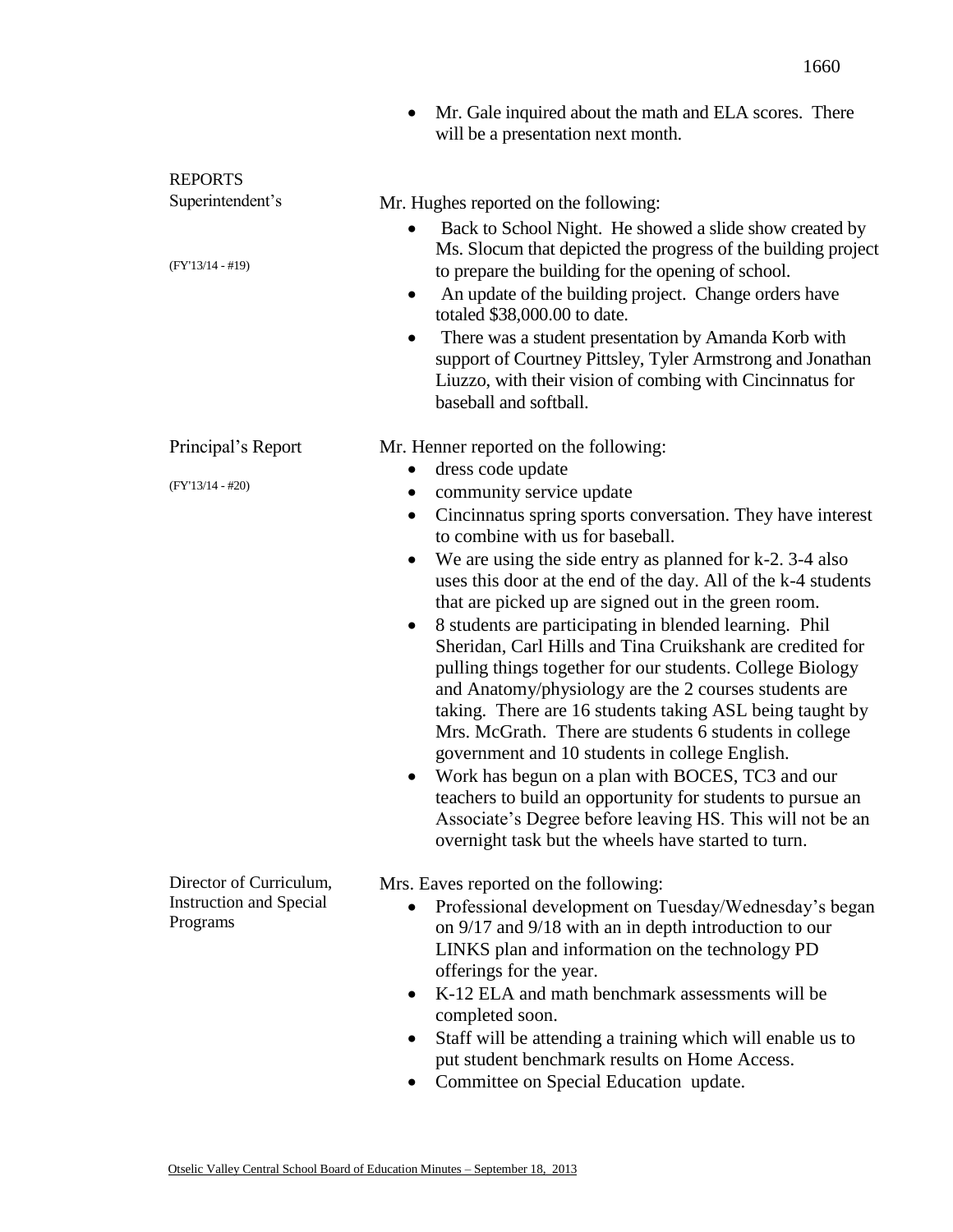| <b>Business</b><br>Administrator's                                                 | Mr. Berson reported on the following:                                                                                                                                                                            | <b>Employee Pension Contribution Rates.</b>                                                                                                                                                                                                                   |  |
|------------------------------------------------------------------------------------|------------------------------------------------------------------------------------------------------------------------------------------------------------------------------------------------------------------|---------------------------------------------------------------------------------------------------------------------------------------------------------------------------------------------------------------------------------------------------------------|--|
|                                                                                    | <b>Financial Reports</b><br>$\bullet$                                                                                                                                                                            |                                                                                                                                                                                                                                                               |  |
|                                                                                    | <b>Internal Audit Findings</b><br>٠                                                                                                                                                                              |                                                                                                                                                                                                                                                               |  |
|                                                                                    | Food Service<br>$\bullet$                                                                                                                                                                                        |                                                                                                                                                                                                                                                               |  |
|                                                                                    | <b>Operations and Maintenance</b>                                                                                                                                                                                |                                                                                                                                                                                                                                                               |  |
|                                                                                    | Capital Project<br>٠                                                                                                                                                                                             |                                                                                                                                                                                                                                                               |  |
|                                                                                    | Transportation                                                                                                                                                                                                   |                                                                                                                                                                                                                                                               |  |
|                                                                                    |                                                                                                                                                                                                                  | Update on taxes collected to date.                                                                                                                                                                                                                            |  |
| $(FY'13/14 - #21)$                                                                 | Condition of the soccer field.<br>٠                                                                                                                                                                              |                                                                                                                                                                                                                                                               |  |
|                                                                                    | ٠                                                                                                                                                                                                                | Update on the speed zone in front of the school.                                                                                                                                                                                                              |  |
| Board Member's<br>$(FY'13/14 - #22)$                                               | The following topics were discussed:<br>$\bullet$<br>$\bullet$<br>٠                                                                                                                                              | Information on upcoming Educational Forum<br>Mrs. Peabody asked what kind of information did the<br>Board want from the Chenango County School Boards'<br>Association meeting she will be attending.<br>Mrs. Peabody will be attending the NYSSBA convention. |  |
| <b>Financial Reports</b><br>$(FY'13/14 - #23)$                                     | presented. Second by Dr. Evans.                                                                                                                                                                                  | Motion by Mrs. Marshall, to accept the August financial reports as                                                                                                                                                                                            |  |
|                                                                                    | Motion carried, 5 - 0.                                                                                                                                                                                           |                                                                                                                                                                                                                                                               |  |
| <b>UNFINISHED</b><br><b>BUSINESS</b><br>Policy Manual -                            | Manual.                                                                                                                                                                                                          | This meeting constitutes the second reading of the Non-Resident<br>Student Policy, #7132, of the Otselic Valley Central School Policy                                                                                                                         |  |
| Second Reading and<br>Adoption – Non-<br><b>Resident Students</b><br>Policy, #7132 | Motion by Dr. Evans, upon the recommendation of the<br>Superintendent of Schools, to adopt the Non-Resident Student<br>Policy, #7132 of the Otselic Valley Central School Policy Manual.<br>Second by Mr. Brown. |                                                                                                                                                                                                                                                               |  |
|                                                                                    | Motion carried, 5 - 0.                                                                                                                                                                                           |                                                                                                                                                                                                                                                               |  |
| <b>NEW BUSINESS</b><br>Personnel<br>Recommendations                                |                                                                                                                                                                                                                  | Motion by Mrs. Liuzzo, upon the recommendation of the<br>Superintendent of Schools to approve the following:                                                                                                                                                  |  |
|                                                                                    | Amanda Beeman                                                                                                                                                                                                    | Appointment as a<br>substitute teacher for<br>the 2013-2014 school<br>year.                                                                                                                                                                                   |  |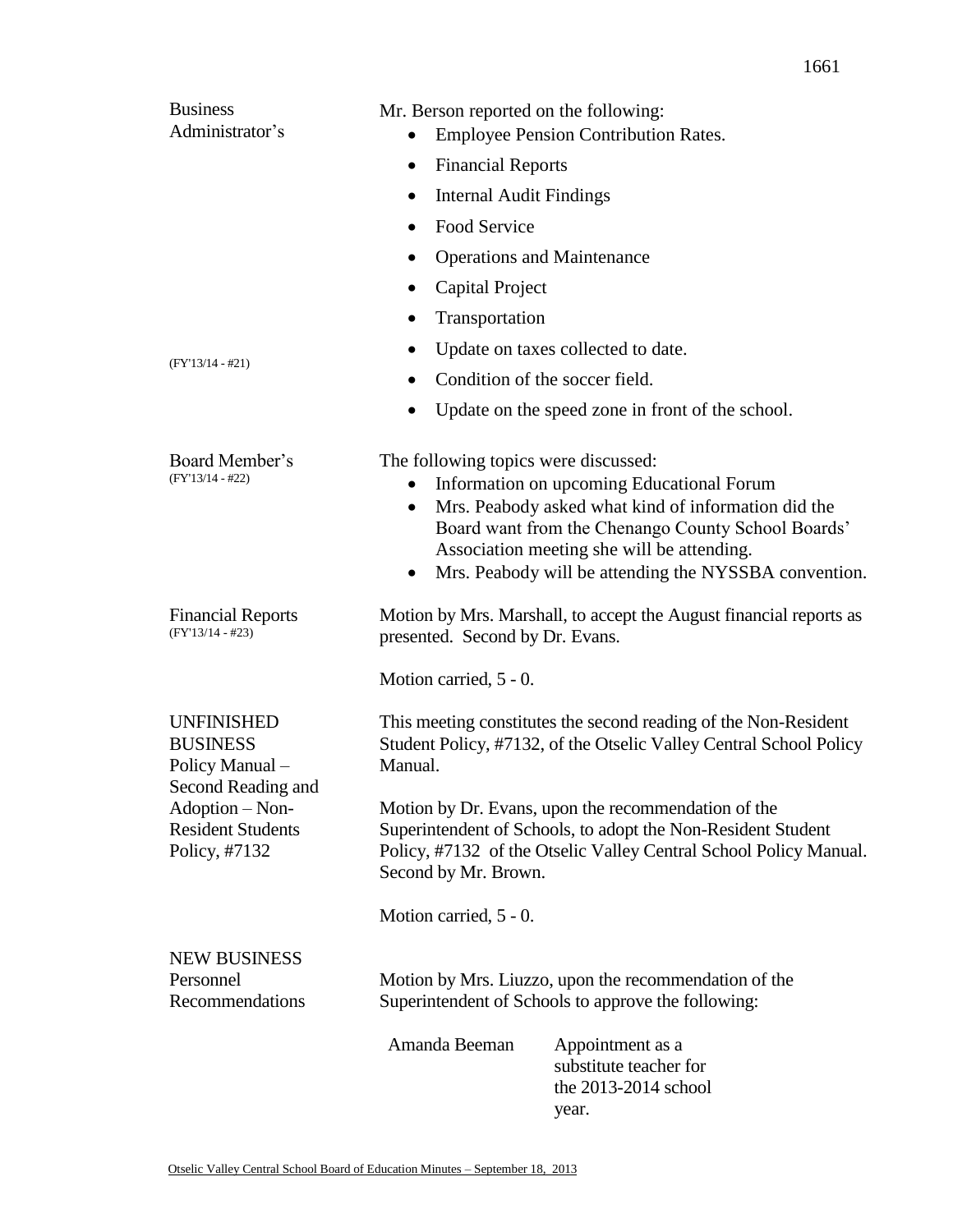|                                         | <b>Christine Neal</b>                                                                                                                                                                                     | Appointment as a<br>substitute teacher for<br>the 2013-2014 school<br>year.                                                                         |                                     |
|-----------------------------------------|-----------------------------------------------------------------------------------------------------------------------------------------------------------------------------------------------------------|-----------------------------------------------------------------------------------------------------------------------------------------------------|-------------------------------------|
|                                         | Colleen English                                                                                                                                                                                           | Appointment as a<br>substitute teacher and<br>substitute school nurse                                                                               |                                     |
|                                         | Mary Tretiak                                                                                                                                                                                              | Resignation as a school<br>aide                                                                                                                     | <b>Effective August</b><br>30, 2013 |
|                                         | Kimberly Lehtonen-<br>Mikula                                                                                                                                                                              | Conditional<br>appointment pending<br>clearance from the<br><b>State Education</b><br>Department as a school<br>aide at an hourly rate of<br>\$9.05 | Effective<br>September 19,<br>2013  |
|                                         | Lisa Mullenax                                                                                                                                                                                             | Conditional<br>appointment pending<br>clearance from the<br><b>State Education</b><br>Department as a school<br>aide at an hourly rate of<br>\$9.05 | Effective<br>September 19,<br>2013  |
|                                         | Laurie Bilodeau                                                                                                                                                                                           | Conditional<br>appointment pending<br>clearance from the<br><b>State Education</b><br>Department as a<br>substitute school aide                     |                                     |
|                                         | Kaila Saraulla                                                                                                                                                                                            | Conditional<br>appointment pending<br>clearance from the<br><b>State Education</b><br>Department as a<br>substitute school aide                     |                                     |
|                                         | Second by Mrs. Peabody.                                                                                                                                                                                   |                                                                                                                                                     |                                     |
|                                         | Motion carried, 5 - 0.                                                                                                                                                                                    |                                                                                                                                                     |                                     |
| <b>Extra Curricular</b><br>Appointments | Motion by Mrs. Marshall, upon the recommendation of the<br>Superintendent of Schools to approve the following extra curricular<br>appointments with stipends according to the 2011-2015 OVTA<br>contract. |                                                                                                                                                     |                                     |
|                                         | Cynthia Neal<br>Mary Helen Blake                                                                                                                                                                          | Music director for the Spring musical<br>Stage craft director for the Spring<br>musical                                                             |                                     |
|                                         | <b>Gregory Milunich</b>                                                                                                                                                                                   | Cast director for the Spring musical                                                                                                                |                                     |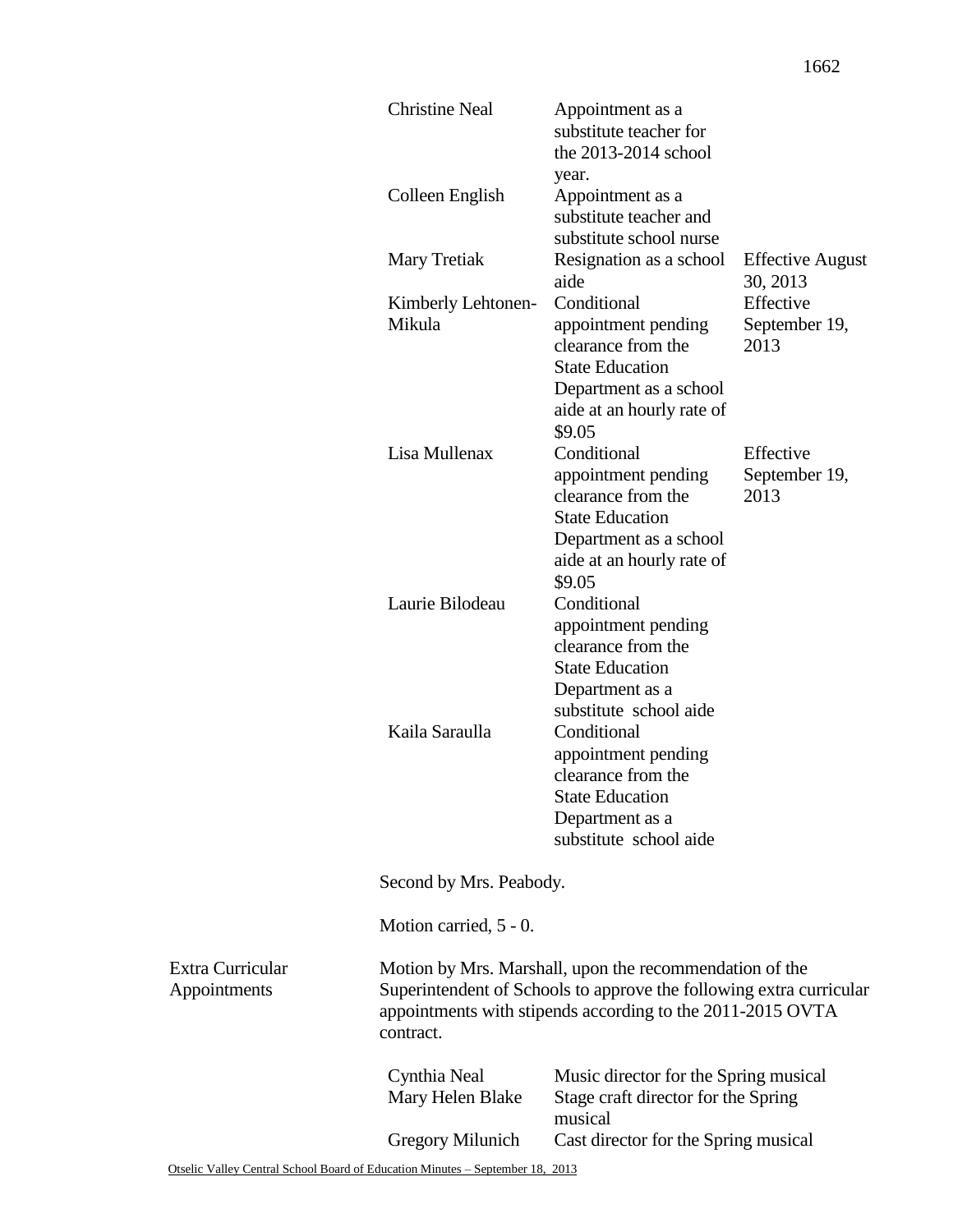|                                                    | Second by Dr. Evans.                                                                                                                                                                                                                                                                                                                                                                                                                                                                                                                                                                       |
|----------------------------------------------------|--------------------------------------------------------------------------------------------------------------------------------------------------------------------------------------------------------------------------------------------------------------------------------------------------------------------------------------------------------------------------------------------------------------------------------------------------------------------------------------------------------------------------------------------------------------------------------------------|
|                                                    | Motion carried, 5 - 0.                                                                                                                                                                                                                                                                                                                                                                                                                                                                                                                                                                     |
| Administrative Intern<br>Appointment               | Motion by Mr. Brown, upon the recommendation of the<br>Superintendent of Schools, to adopt the following resolution:                                                                                                                                                                                                                                                                                                                                                                                                                                                                       |
|                                                    | RESOLVED: upon the recommendation of the Superintendent of<br>Schools, that Justin Barlow, 16 Cambridge Ave, Morrisville NY<br>13408, a candidate for a School Administrator and Supervisor<br>Certificate at the State University of New York at Cortland, be and<br>hereby granted an unpaid administrative internship at Otselic Valley<br>Central School commencing September 5, 2013 and concluding at<br>the end of the 2013-2014 school year. The internship is to be<br>supervised jointly by Daniel Henner and a supervisor from the State<br>University of New York at Cortland. |
|                                                    | Second by Dr. Evans.                                                                                                                                                                                                                                                                                                                                                                                                                                                                                                                                                                       |
|                                                    | Motion carried, 5 - 0.                                                                                                                                                                                                                                                                                                                                                                                                                                                                                                                                                                     |
| Transportation<br>Request to a Parochial<br>School | Motion by Dr. Evans, upon the recommendation of the<br>Superintendent of Schools, to approve District transportation to New<br>Life Christian School in Randallsville for the following student:                                                                                                                                                                                                                                                                                                                                                                                           |
|                                                    | Isaac Trush requested by April Trush                                                                                                                                                                                                                                                                                                                                                                                                                                                                                                                                                       |
|                                                    | Second by Mrs. Peabody.                                                                                                                                                                                                                                                                                                                                                                                                                                                                                                                                                                    |
|                                                    | Motion carried, 5 - 0.                                                                                                                                                                                                                                                                                                                                                                                                                                                                                                                                                                     |
| Milk Bid                                           | Motion by Mr. Brown, upon the recommendation of the<br>Superintendent of Schools, to award the 2013-2014 bid to Bill<br>Brothers for milk and milk products. Second by Dr. Evans.                                                                                                                                                                                                                                                                                                                                                                                                          |
|                                                    | Motion carried, 5 - 0.                                                                                                                                                                                                                                                                                                                                                                                                                                                                                                                                                                     |
| Ice Cream Bid                                      | Motion by Dr. Evans, upon the recommendation of the<br>Superintendent of Schools, to award the bid for ice cream to Huff Ice<br>Cream for the 2013-2014 school year. Second by Mrs. Liuzzo.                                                                                                                                                                                                                                                                                                                                                                                                |
|                                                    | Motion carried, 5 - 0.                                                                                                                                                                                                                                                                                                                                                                                                                                                                                                                                                                     |
| PUBLIC COMMENT                                     | Ms. Slocum commented on the community service piece. The<br>OVTA will be participating in the Breast Cancer Walk in<br>Binghamton in October. Students will be invited to participate as<br>well and will be counted as community service                                                                                                                                                                                                                                                                                                                                                  |